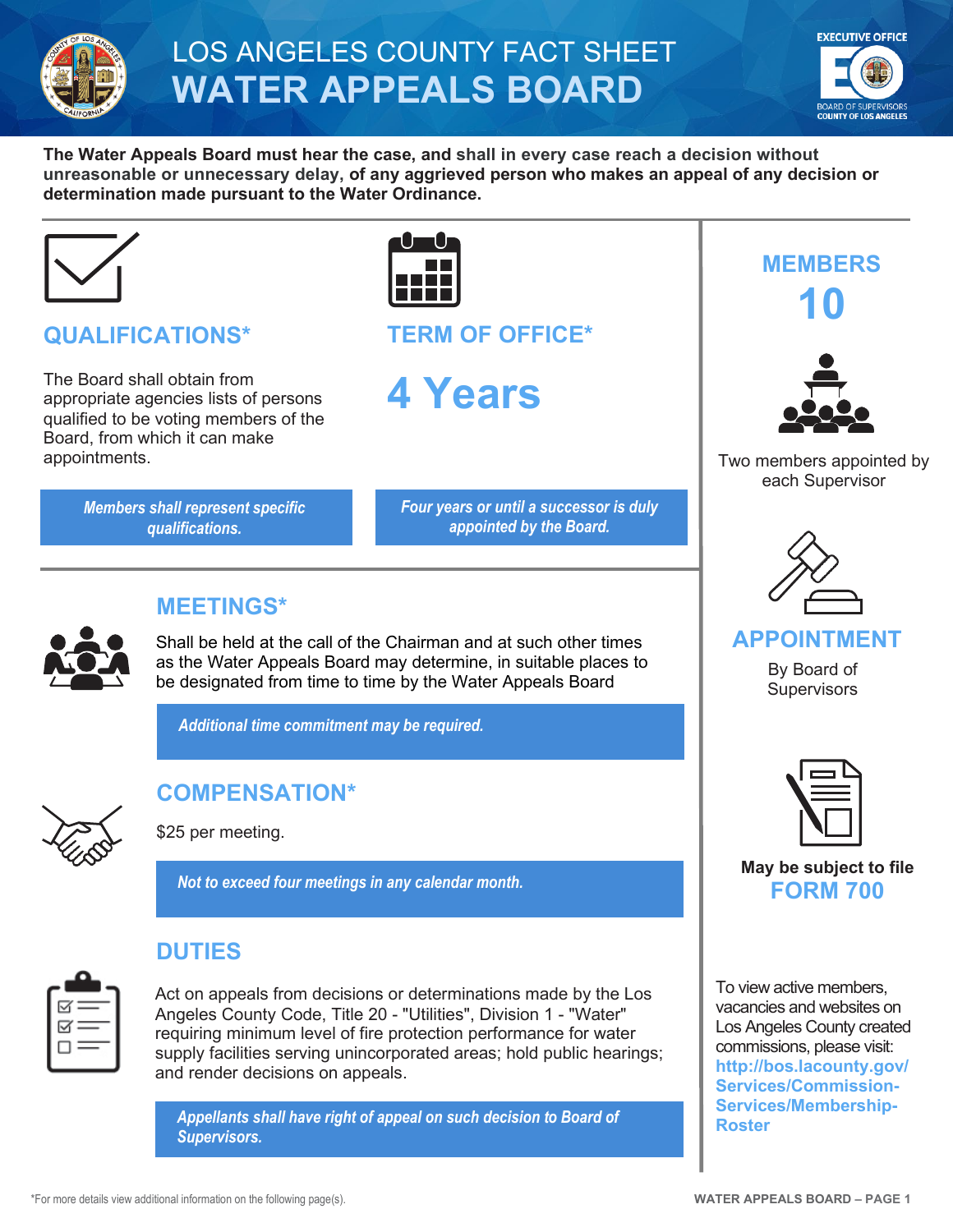

Each member shall be qualified to represent the following classifications:

- a. Public utility management
- b. Fire protection engineering
- c. Builder-developers
- d. Mutual water companies
- e. Publicly owned water systems
- f. General public
- g. Registered Civil engineer qualified in water system design.
- h. Organized labor
- i. Two members to meet any one or more of the above qualifications

Insofar as possible, the Board shall obtain from appropriate agencies lists of persons qualified to be voting members of the Board, from which it can make appointments.

Six Advisory members who shall have no vote, designated by the following:

- a. Director of Public Works (County Engineer)
- b. Director of Planning
- c. Director of Health Services
- d. County Counsel
- e. Forester and Fire Warden
- f. Director of Public Works (Road Commissioner).



### **TERM OF OFFICE**

Four years.

Pursuant to Ordinance No. 90-0086 two new positions were added to allow for an equitable membership.

### **COMPENSATION**

\$25 per meeting, not to exceed four meetings in any calendar month.

When required to travel in the performance of their duties, members shall be reimbursed for their necessary traveling expenses, including meals and lodging.

## **TERM OF OFFICE (continued)**

The appointment schedule is as follows:

Four-year term beginning October 2, 1990, 3rd District

Four-year term beginning October 2, 1990 2nd District

One of the 5th district terms which expires on October 2, 1991 will be designated as 1st district appointment, per lot drawn by the Executive Officer.



#### **MEETINGS**

Shall be held at the call of the Chairman and at such other times as the Water Appeals Board may determine, in suitable places to be designated from time to time by the Water Appeals Board.

Section 5.12.050 of the Los Angeles County Code provides that if any member (other than an ex officio member) fails to attend three consecutive meetings, unless excused by the members thereof, his office becomes vacant. The secretary shall so notify the appointing officer who shall immediately appoint a member to fill such vacancy.